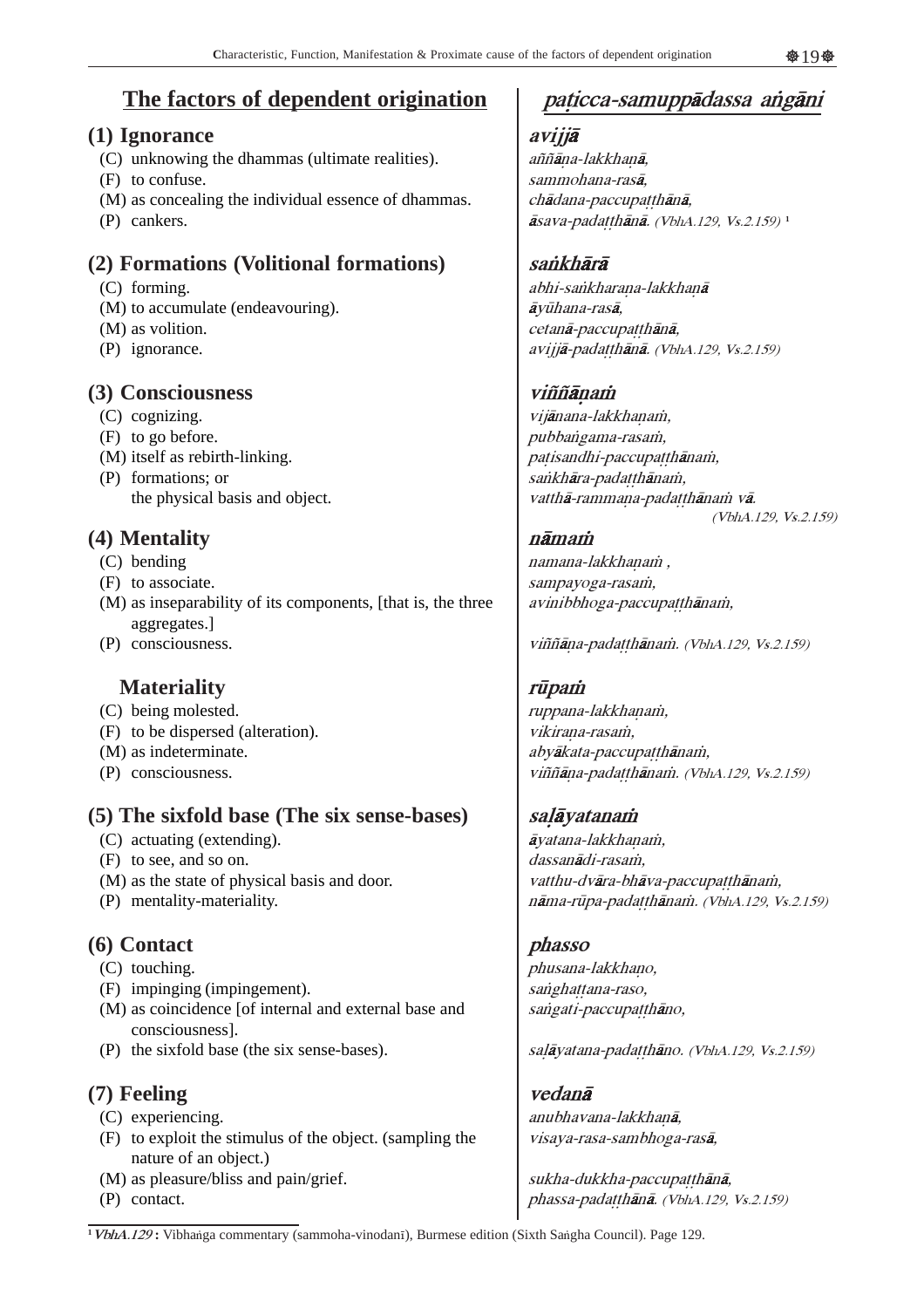### **(8) Craving**

- (C) being a cause [,that is, of suffering].
- (F) to delight (delighting in).
- (M) as insatiability (unsatisfiedness).
- (P) feeling.

## **(9) Clinging**

- (C) seizing (grasping).
- (F) not to release.
- (M) as a strong form (strength) of craving and as (false) view.
- (P) craving.

## **(10) Becoming (Existence)**

- (C) being kamma and kamma-result.
- (F) to make become and to become. (causing to exist and existence.)
- (M) as wholesome (profitable), unwholesome (unprofitable) and indeterminate.
- (P) clinging.

## **(11) Birth**

- (C) the first genesis in any [sphere of] becoming. (the first reproduction here or there in existence.)
- (F) to consign (assigning) [to a sphere of becoming].
- (M) as an emerging (appearing) here (in this existence) from a past existence; or
- as the variedness of suffering by means of result.
- (P)\*kamma-process becoming *(kamma-bhava)*.

## **(12) Ageing**

- (C) the maturing (ripening) of the aggregates.
- (F) leading on to death.
- (M) as the vanishing (destruction) of youth.
- (P)\*birth.

## **Death**

- (C) a fall or shifting or passing.
- (F) to disjoin (disjunction).

(M) as absence from the destiny [in which there was rebirth]. (P)\*birth.

### **Sorrow**

- (C) inner consuming.
- (F) completely to consume the mind.
- (M) as continual sorrowing.
- (P)\*loss of relative, and so on.

### **Lamentation**

- (C) crying out (calling out).
- (F) proclaiming virtues and faults.
- (M) as tumult (excitement).
- (P)\*loss of relative, and so on.

## tanha

hetu-lakkhanā, abhinandana-raså, atitta-bhāva-paccupatthānā, vedanā-padatthānā. (VbhA.129, Vs.2.159)

## upādānam

gahana-lakkhanam, amuñcana-rasam, tanhādaļhatta-di thi-paccupa thānam, tanhā-padatthānam. (VbhA.129, Vs.2.160)

### bhavo

kamma-kammaphala-lakkhano, bhåvana-bhavana-raso,

kusalā-kusalā-byākata-paccupa thāno,

upādāna-padatthāno. (VbhA.129, Vs.2.160)

## jåti

tattha tattha bhave pathamābhinibbattilakkhanā, niyyåtana-raså, atītabhavato idha ummujjanapaccupatthānā, dukkha-vicittatā-paccupatthānā vā. (VbhA.90, Vs.2.130)

## jarå

khandha-paripāka-lakkhanā, maranūpa-nayana-rasā, yobbana-vināsa-paccupatthānā. (VbhA.94, Vs.2.132)

#### maranam

cuti-lakkhanam, viyoga-rasam, gati-vippavāsa-paccupatthānam. (VbhA.95, Vs.2.133)

#### soko

anto-nijjhāna-lakkhano, cetaso parijjhåpana-raso, anu-socana-paccupatthano. (VbhA.97, Vs.2.134)

(VbhA.98, Vs.2.134)

paridevo lālappana-lakkhano, guna-dosa-kittana-raso, sambhama-paccupatthāno.